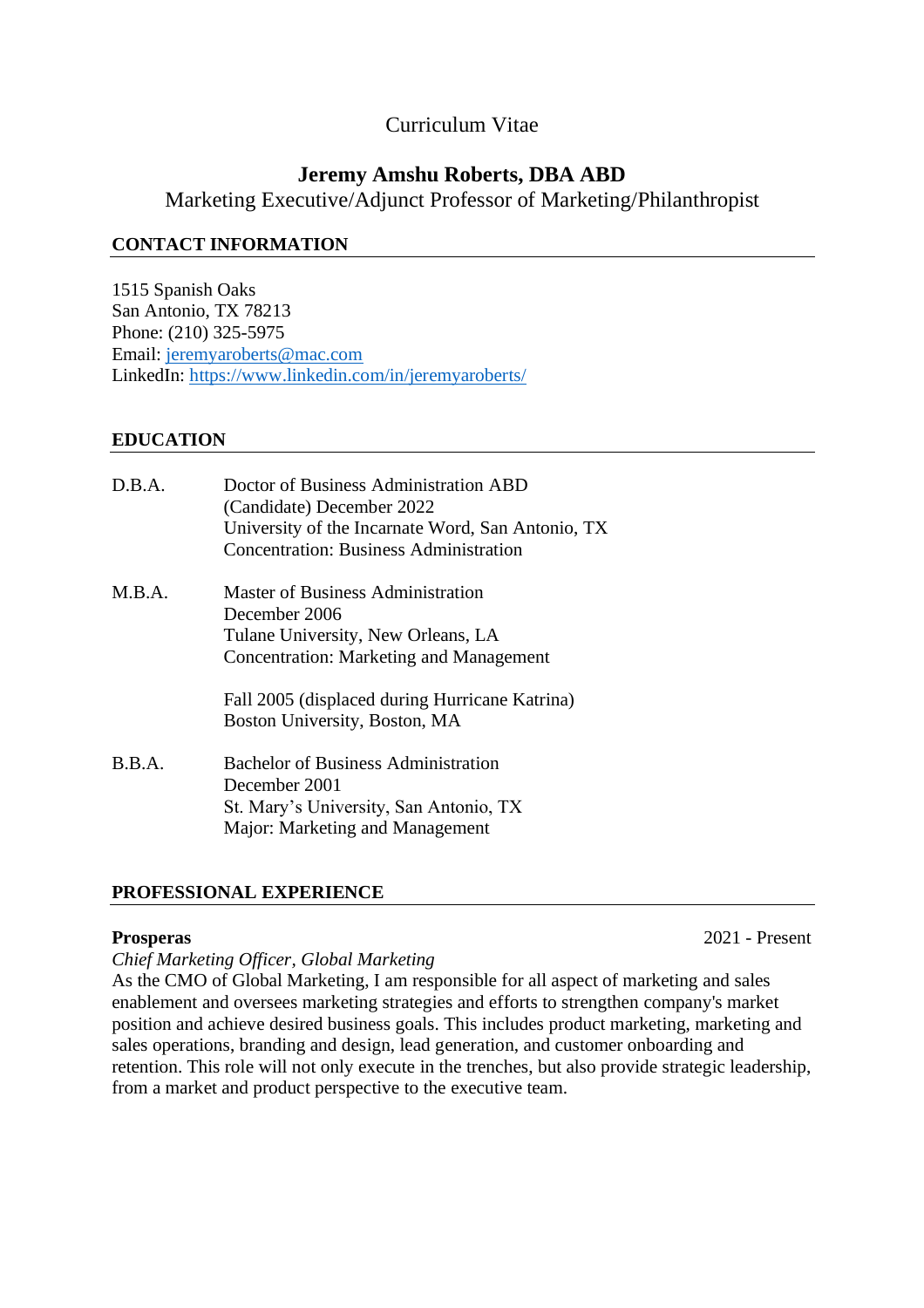### **Adobe** 2018 - Present

## *Senior Strategic Value Advisor*

I work with customer executives to support conversations around thought leadership, strategic solution advice, and expert consultation on value management to support customer co-innovation, digital transformation, and business process performance improvement. I deliver strategic recommendations and roadmaps that align to and drive the customer's business objectives while guiding them through the transformation of their marketing and their organization based on Adobe best practices.

## *Enterprise Solutions Consultant – Strategic Accounts (Healthcare & Life Sciences)*

I provide strategic technical support for the Healthcare team working with Adobe's Top 40 accounts. I help our customers explore the path to digital transformation and how Adobe's products, solutions, and platforms can benefit their digital transformation efforts and help to empower their teams and achieve their overall digital-related goals. I lead technical sales cycles from discovery to commitment and into value realization. Throughout this cycle, I lead strategic solution conversations, technical demonstrations using tailored use cases, and show how the Adobe Experience Cloud can solve a breadth of business challenges and ultimately bring value to my customers.

## *Solutions Consultant – Corporate*

I help Fortune 500 and Fortune 100 companies explore the path to digital transformation. I help them understand how Adobe's products, solutions, and platforms can benefit their digital transformation efforts and help to empower their teams and achieve their overall digitalrelated goals. Through strategic mapping, consulting, and education, I provide technical support, strategy, and expertise on the entirety of the Adobe Experience Cloud.

## **Left Brain + Right Brain** 2017 - Present

### *CEO*

Left Brain + Right Brain is a strategic go-to-market consultancy that brings together the best talent in business development, strategy, digital marketing, and IT to empower local and international businesses seeking to penetrate new markets. We follow the principles of data, analytics, research, and digital transformation to build custom go-to-market solutions that drive timely, measurable, and realistic results for our clients. We believe in integrating science with art, numbers with facts, and quantitative with qualitative data to achieve success. Whether it's building out demand generation engines to drive new customers, launching a new product from 0 customers to its first 50 customers, or helping international companies penetrate the US market, we develop lean go-to-market plans to bring it all to fruition with ease.

## **#AnalyticsTODAY Podcast** 2015 - Present

### *Podcast Co-Host*

Co-hosted by Jeremy Roberts and Sameer Khan, #AnalyticsToday is a podcast focused on Big Data and Analytics and the latest trends in the digital world. This podcast has produced more than 50 episodes and has been downloaded more than 30,000 times worldwide. View my digital marketing & analytics podcast at [http://www.analyticstodaypodcast.com.](http://www.analyticstodaypodcast.com/)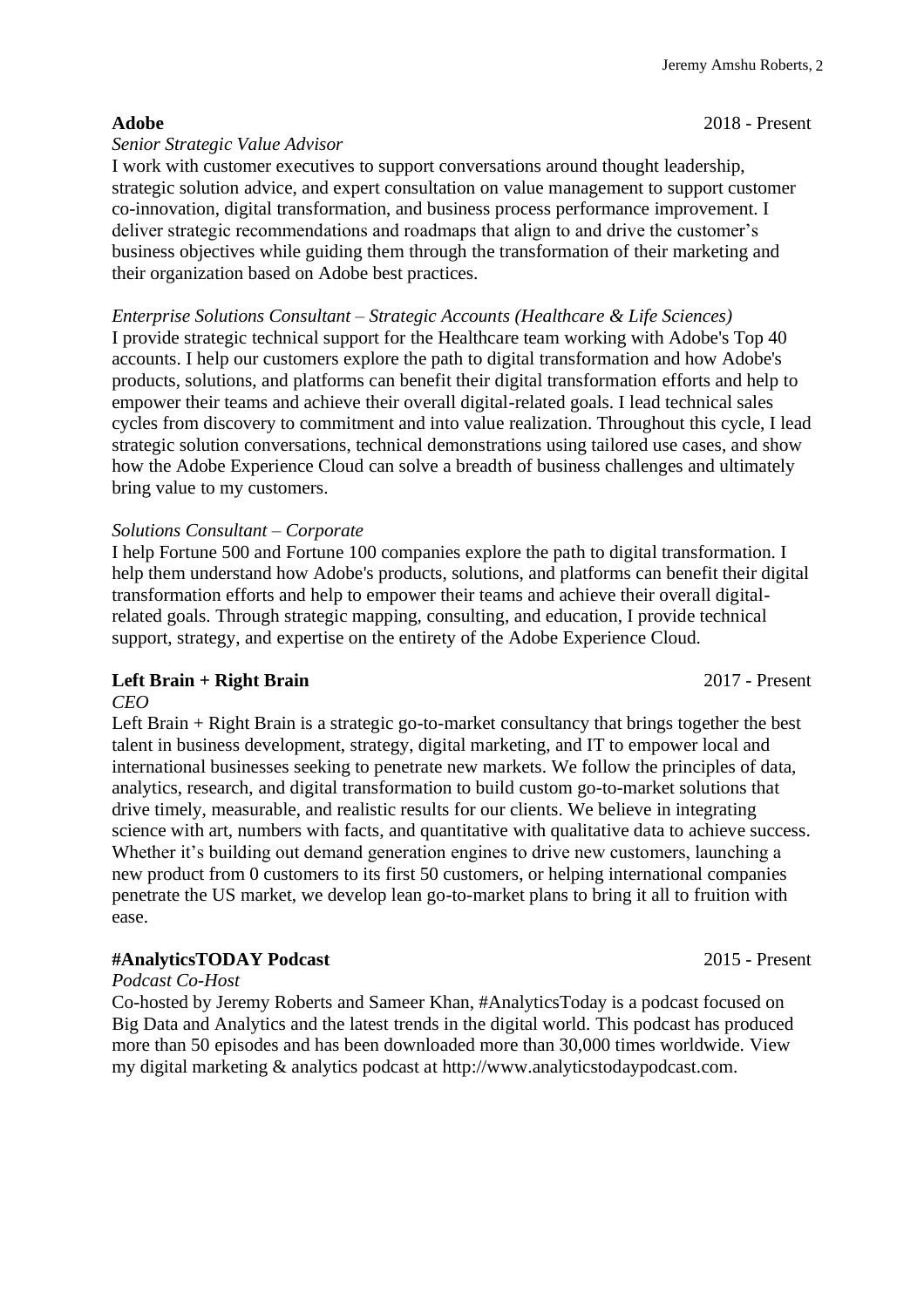**Acxiom** 2016 – 2017

*Director, Partnership Marketing*

Built out and led marketing for the partner sales division (40% of company revenue) where my team was responsible for building strategic relationships with key partners and driving growth in revenue for Acxiom's Tier 1 clients and partners in Americas, EMEA, and APAC. Collaborated with the partner's marketing leadership to develop a phased joint GTM plan to drive campaign awareness, sales leads, pipeline growth and bottom-line revenue.

*Worldwide Lead, Product Marketing, Customer Analytics* Responsible for the end to end go-to-market marketing strategy and execution of IBM's Customer Analytics portfolio (Tealeaf, UBX, Watson Customer Experience Analytics).

Developed the division's Thought Leadership Initiative to further develop and promote client outreach, product education, customer engagement and evangelism. Led the IBM Competitive War Room for Marketing Analytics.

## **Harland Clarke** 2013 – 2015

*Senior Manager, Digital Marketing and Media*

Built and managed demand gen engines and managed ecommerce for as many as 13 different B2C brands simultaneously with a collective annual revenue of \$54M. Brands include Walmart, Sam's Club, Costco, Office Depot, Mary Kay, Intuit, and Rodan & Fields. Exceeded expectations by growing online revenue (in a YoY declining industry) by 20% while maintaining a profitable ROI with a 10% decrease in annual budget. Successfully pulled brands out of the red for the first time in 5 years.

## *Marketing Programs Manager*

Managed a \$15M annual budget through experience building marketing programs using CRM, web analytics, and marketing automation platforms to drive customer engagement, conversion, and lifetime value. This resulted in an overall CPL reduction by 30% giving way to an increased program growth of 27% YoY. Areas include North America, LATAM, APAC, EMEA. Grew SharePoint from a \$0 product to a \$20M product in 3 years. Drove revenue through farming existing accounts, lead generation, as well as through partner value add sales. Built social media marketing from the ground up (i.e., Facebook, Twitter, LinkedIn, Google+, YouTube). Focused on driving revenue from social media. Developed and led social media 101 training for all 5,000 employees as well as Social Selling training for all sales teams worldwide.

## **Ninja Marketing Consultants** 2011 – 2015

## *Head of Operations & Principal Consultant*

Ninja Marketing Consultants LLC is a Texas based digital marketing company that specializes in creating strategic online marketing programs for businesses working locally in their market and across borders. We have 2 primary offices in San Antonio, TX and Jeddah, Saudi Arabia. We focus on the digital marketing mix strategy to differentiate ourselves and our proprietary campaign attribution system provides maximum returns on online marketing investments.

## **IBM** 2015 – 2016

**Rackspace** 2008 – 2013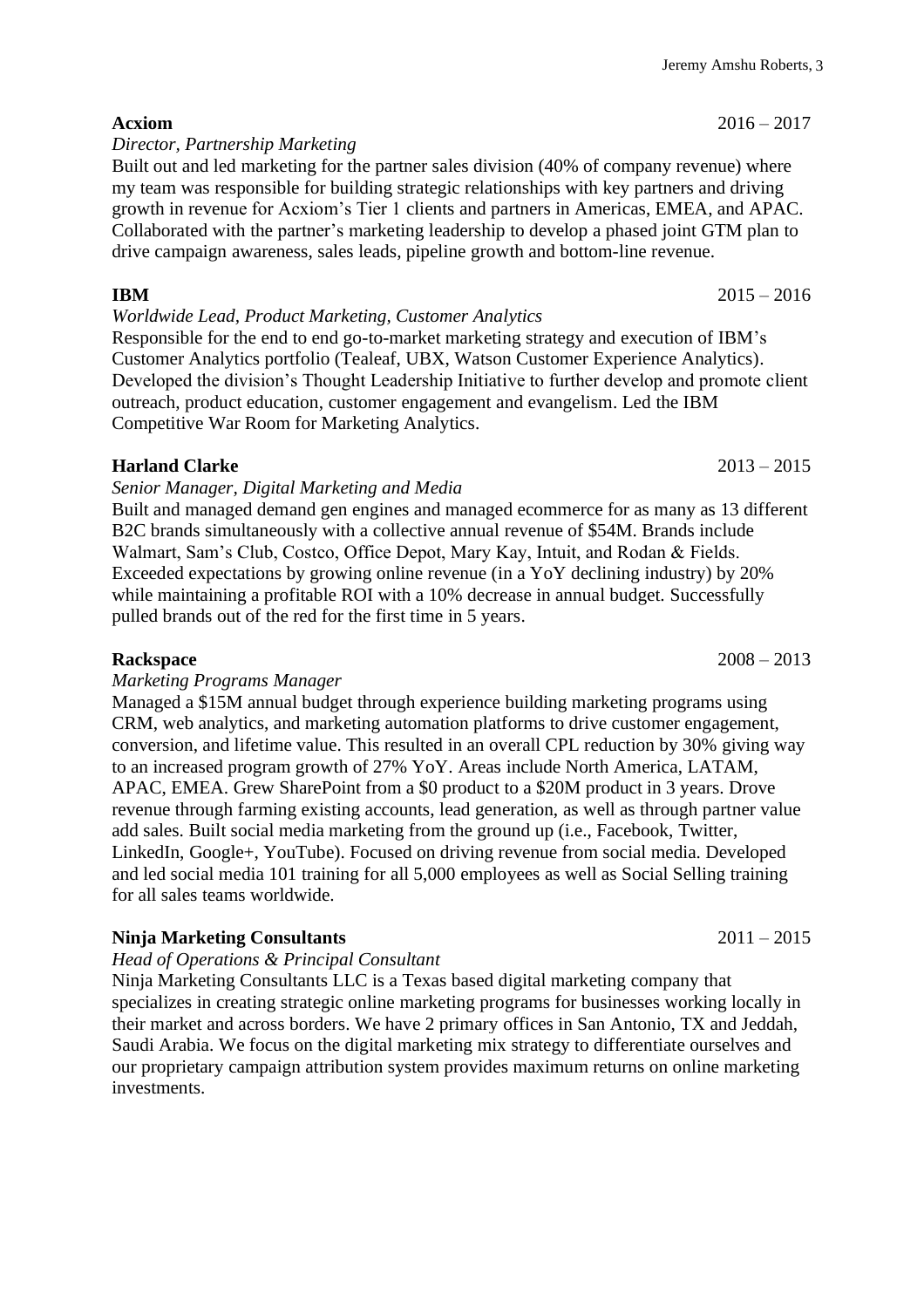# **Cavalcade Productions** 2000 – 2004

# *Director of Marketing*

Regional producer of music-themed special events and Latin, Rock, and Pop concerts. Managed operations and project life cycle for events including contract negotiations, logistics, staffing and marketing. Maintained relationships with talent agencies and sponsors. Supervised up to 50 people per event, mostly temporary help.

# **Mundofut** 1997 – 2000

*Office Manager*

Independent wholesaler of athletic apparel and accessories primarily from Mexico to more than 500 retail stores in the United States with annual sales of \$4 million. Managed existing customers and created new accounts. Supervised 4 sales managers, setting sales goals and training to achieve targets. Maintained accounts receivable/payable for 500 stores and coordinated daily incoming/outgoing international shipments.

# **TEACHING EXPERIENCE**

# **Texas A&M University San Antonio** Multi-Year Multi-Year

*Adjunct Professor of Marketing* 2020 – Present MKTG 5369: Digital Marketing

*Graduate Course*

In this graduate level course, MBA students will learn digital marketing as part of digital transformation. It will provide a framework for developing marketing strategies in digital environments and an understanding of where marketing acts as the driving force of the business. It will discover the intersection of tactical and strategic digital marketing and how to navigate the digital marketing world so that students are ready to take on any challenge.

MKTG 3311: Principles of Marketing MKTG 3343: Digital Marketing MKTG 3363: Social Media Marketing

*Undergraduate Course*

Students will learn about the fundamentals of marketing, modern marketing concepts, components of a strategic marketing plan, basics of marketing channels, and the ethical use and responsibility of using social media. Students will gain a greater understanding of a career in marketing.

# MKTG 3343: Digital Marketing 2016 – 2017

*Undergraduate Course*

In this undergraduate core course, students will learn the fundamentals of digital with a focus on comprehension, analysis, and a holistic understanding of digital marketing strategy instead of memorization. It's all about changing the way students think and the way they approach digital marketing. The goal is to get students ready to contribute on the first day of a marketing job.

# **New Apprenticeship (formerly Digital Creative Institute)** 2015 – Present

*Instructor/Mentor/Advisor* 

Since New Apprenticeship was founded in 2015, I have worked with the executive team to help develop and build courses for each of the incoming marketing apprentice cohorts. I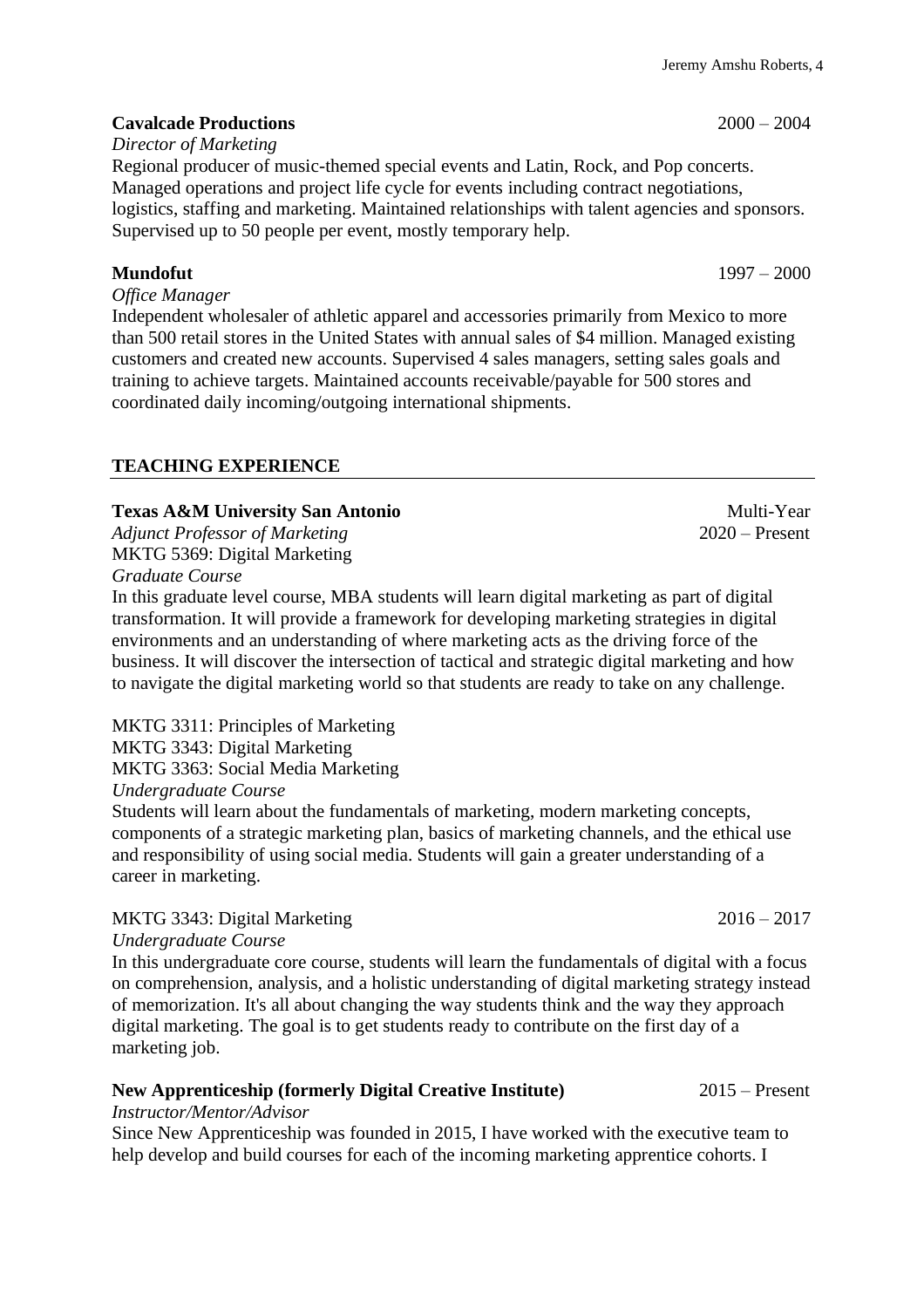currently teach 3 courses: Bootcamp Presentation Pitch, Content Marketing & Lead Generation, and Digital Strategy.

## **Launch San Antonio** 2018 – 2019

*Marketing Instructor/Mentor*

I am a mentor to startups, small business owners, and budding entrepreneurs on marketing strategies and marketing tactics. I teach a free marketing roundtable series and help people with their marketing and business needs.

## **Sanford-Brown College San Antonio** 2013 – 2014

*Adjunct Professor of Marketing & Advertising* 

Recruited by Sanford-Brown College as an adjunct professor to teach marketing, branding, and advertising courses at the San Antonio campus. This great opportunity allows me to take my passions beyond the workplace and into the classroom. Every week, I get the opportunity to share my experiences with energetic and eager-to-learn students who want to learn realworld marketing and practices so that they can be ready for the workplace on day 1. My classes included: Consumer Behavior, Social Media Marketing, Mobile Advertising, Business Marketing, Search Engine Marketing, and Search Engine Optimization.

## **RESEARCH & SCHOLARLY ACTIVITIES**

- Ford, W., Lewis, A. C., Hurley, T., Fekrazad, A.**, Roberts, J.**, Kahn, S., & Hurley, C. (2018). When to invite customers in your shoes: Empathy and motivation to review. Southwest Psychology Association Annual Conference, Houston, Texas.
- Lewis, A. C., Ford, W., Hurley, T., Fekrazad, A.**, Roberts, J.**, Kahn, S., & Hurley, C. (2018). Which lens to put on? Consumers' empathy response to online reviews. Southwest Psychology Association Annual Conference, Houston, Texas.

## **BOARD SERVICE & ADVISORY EXPERIENCE**

| <b>American Red Cross – South and Central Texas Area</b>                                                                        | $2018$ – Present |
|---------------------------------------------------------------------------------------------------------------------------------|------------------|
| Chair-Elect/Board of Directors                                                                                                  |                  |
| I am an active Board Member of the South and Central Texas Area chapter of the American                                         |                  |
| Red Cross serving all counties from Laredo, TX up through New Braunfels, TX covering 13<br>counties in South and Central Texas. |                  |
| <b>San Antonio Hispanic Chamber of Commerce</b>                                                                                 | $2020$ – Present |
| Board of Directors, Marketing, Membership, & Education Committees                                                               |                  |
| I am an active member of the Board of Directors of the San Antonio Hispanic Chamber of                                          |                  |
| Commerce.                                                                                                                       |                  |
| SA to DC Small Business Chair                                                                                                   | 2022             |
| Leadership San Antonio                                                                                                          |                  |
| Member of Class 37                                                                                                              | 2012             |
| Steering Committee Member, Class 42                                                                                             | 2017             |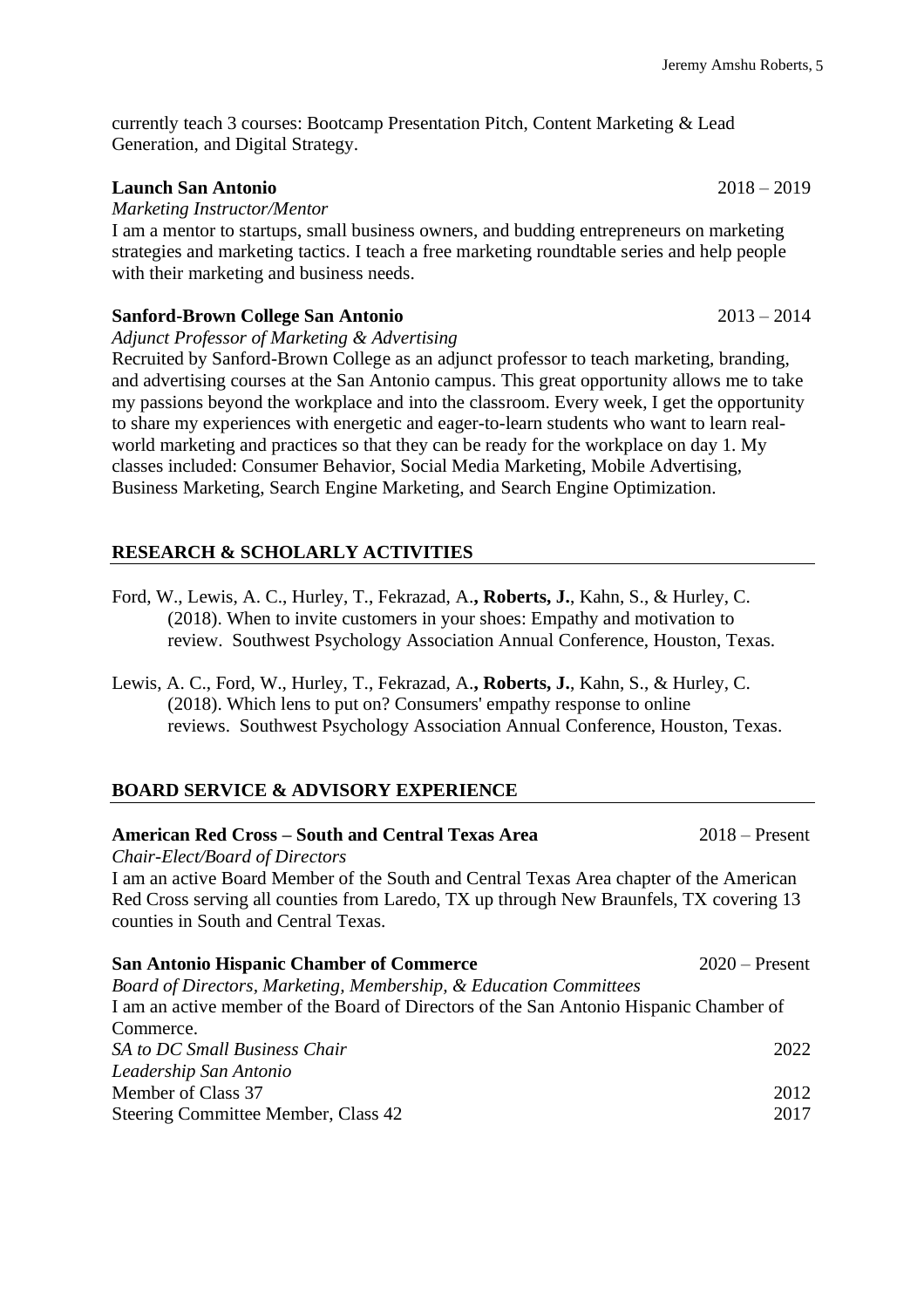# **City of San Antonio Small Business Advisory Commission (District 9)** 2021 – 2023

# *Chair & District 9 Appointee*

The Small Business Advisory Commission was established on February 18, 2021, by Mayor and City Council to review upcoming policies, regulations, and issues affecting small businesses, outside of the SBEDA Ordinance, and provide recommendations to City staff, Mayor and City Council.

# **VIA Transit Community Council (VIA Metropolitan Transit)** 2021 – Present

# *Council Member*

# *VIA Policy Sub-Committee Lead*

I am a council member of VTCC, established by the VIA Board, and will serve as a transit ambassador and liaison to provide community feedback on a variety of topics, including planning, potential growth, and community outreach. VTCC members represent frequent riders, civic organizations, the business community, neighborhoods and suburban cities, armed forces, centers in education, and the hospitality and tourism industry.

# **SAWS Community Experience Committee (San Antonio Water System)** 2021 – Present *Vice-Chair*

The focus of the Community Experience Committee (CEC) is to maintain a constant dialogue with our neighbors by educating and seeking feedback from a diverse group of communityoriented individuals on a range of topics to improve the overall customer experience. With many opportunities to connect with customers online and in the community, it's more important than ever to ensure we are meeting customer expectations and even going above and beyond whenever possible.

# **St. Anthony Catholic School** 2018 – Present

# *Board of Directors*

I am an active Managing Board Member of the St. Anthony Catholic School serving and support the marketing and development committee on all matters concerning fundraising, development, and overall school branding and marketing efforts.

# **Northeast Lakeview College** 2019 – Present

# *Social Media Marketing Advisory Committee Member*

Selected to join an Advisory Committee for Northeast Lakeview College in their development and release of a new Social Media Marketing degree. We are tasked with helping to identify curriculum and courses necessary for a student earning the degree to be relevant and hirable upon graduation.

# **The Leukemia & Lymphoma Society** 2021 – 2022

*2022 Students of the Year Leadership Team*

As a member of the Leadership Team, my role is to continue the success and growth of the Students of the Year campaign by securing and supporting a potential 30 high-impact candidates to meet and exceed the revenue budget and fundraising goals.

# **Hill Country Rover Rally** 2015 – 2021

# *Co-Founder & Board member*

Hill Country Rover Rally is an annual non-profit off-road event put together independently by Land Rover enthusiasts across South and Central Texas. Our goal is to host an inexpensive Rovering event that is fun for family and friends, where Rover fanatics can enjoy off-roading and comradery in a safe and controlled environment. Hill Country Rover Rally is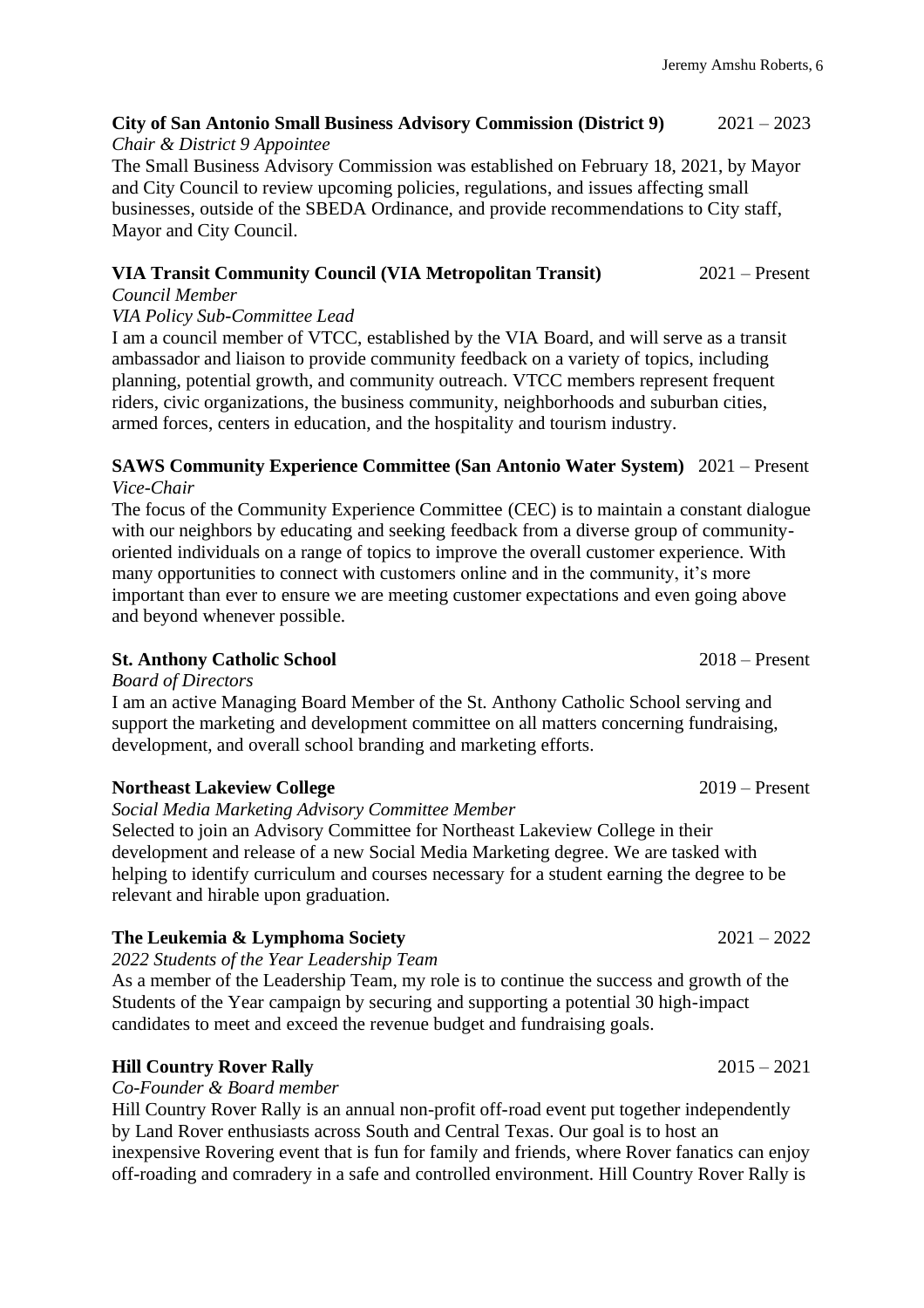an independently owned 501C3 nonprofit organization and not affiliated with Land Rover. In 2019, this event achieved status as the largest Land Rover off-road event in North America.

## **SXSW EDU 2020** 2020

*Mentor/Advisor*  I was selected as an education, digital marketing, and digital career mentor and advisor for businesses and students attending and participating in SXSW EDU 2020.

## **Ron Nirenberg 2017 Mayoral Election** 2017

*Campaign Advisor – Online Marketing & Community Outreach* Prior to running for Mayor, I previously advised Ron Nirenberg on his San Antonio District 8 City Council campaign. I again advised him during his 2017 mayoral election campaign that he won. I focused on branding and positioning, and the usage of digital marketing to support his campaign.

# **Julian Castro 2009 Mayoral Election** 2008 *Campaign Advisor – Online Marketing & Community Outreach* I advised Julian Castro during his 2009 mayoral election campaign that he won. My focus was specifically on his go-to-market strategy for his online campaign and community outreach using online marketing channels. Julian Castro was Mayor of San Antonio from 2009 to 2014. In 2014, he was appointed as the US Secretary of Housing and Urban Development. He also is a Presidential candidate for the 2020 Presidential elections. **Diversity and Inclusion Committee Member** 2013 – 2015 *Harland Clarke* **Diversity and Inclusion Committee Founding Member** 2010 – 2013 *Rackspace*

## **Exhibits & Education Committee Member** 2014

*Witte Museum*

## **AWARDS & ACKNOWLEDGMENTS**

2022 Amazing Adjunct Spring 2022 for Texas A&M University San Antonio

2022 American Red Cross Contribution of 120+ volunteer service hours as a Board Member, Mission Committee Chair, Community Volunteer Leader, and Disaster Relief Operation Volunteer

2021 Adobe Community Leader Award

2020 Addy Awards: Bronze & Silver for "What Will It Take" COVID-19 Prevention Campaign

2019 Addy Awards: Gold for Best Website for VisitSanAntonio.com

2019 Addy Awards: Gold for Best Overall Interactive for VisitSanAntonio.com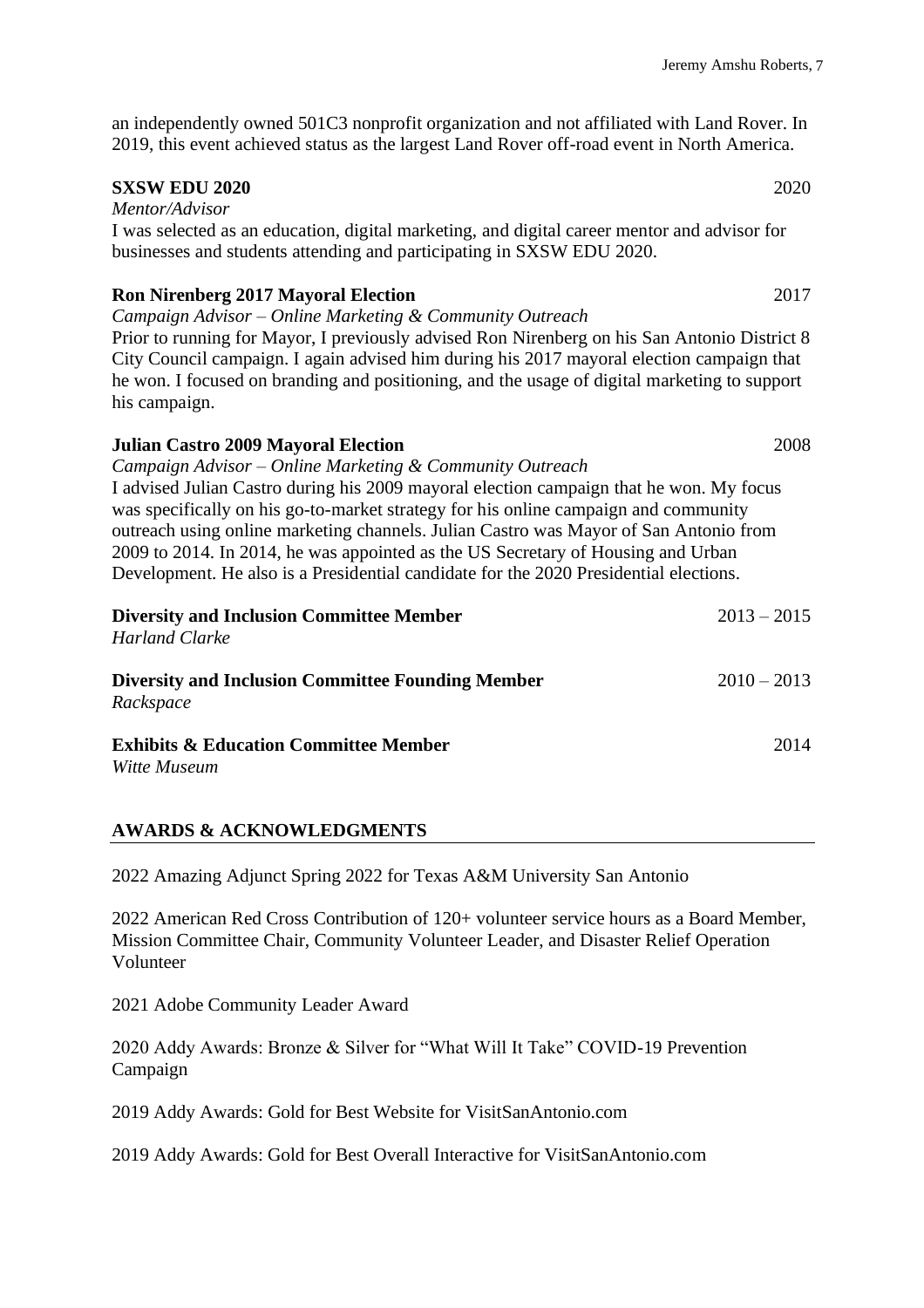## **PROFESSIONAL SPEAKING & ADVOCACY**

I have spoken at dozens of conferences, customer events, and partner events over the past 20 years with audiences up to 500 people. My typical areas of focus are on the topic of digital marketing, MarTech, data, analytics, demand generations, marketing strategy, and social media. Listed are notable events that I have participated in. I have also spoken as a representative of city public services and the City of San Antonio on varied topics including nonprofits, small businesses, economic development, and growth.

## **SMBWorld 2022**

*Six Pillar Framework for Enabling Digital Transformation Presenter*

**Economic and Workforce Development Committee (April 26, 2022)** *Presenter* <https://sanantoniotx.new.swagit.com/videos/170900> (Beginning at 24:15)

## **UWEBC Annual Conference 2021: Six Pillars of Digital Transformation Needed to Endure the Pandemic**

*Presenter* Link to view the event: https://youtu.be/DOWHNBaC  $\,$  s

# **Adobe Experience Cloud: Changing the World Through Digital Experiences 2021**

*Presenter* <https://aem-solutions-q4.dxfieldmarketing.adobeevents.com/sep2/>

## **American Red Cross Quad State Tornadoes Telethon 2021**

*KSAT 12 On-Air Spokesperson*

## **American Red Cross Hurricane Ida Telethon 2021**

*KSAT 12 On-Air Spokesperson*

**American Red Cross Tropical Depression Imelda Telethon 2019** *KSAT 12 On-Air Spokesperson*

# **American Red Cross Hurricane Barry Telethon 2019**

*KSAT 12 On-Air Spokesperson*

## **The Impact of Data Analytics in the World of Marketing (McGill Data Network) 2021**

*Panel Moderator* Link to view the event:<https://www.youtube.com/watch?v=SlccKC9vXz4>

## **MDX 2019**

*Presentation Title: 3 Keys to Building a Strong Marketing Ecosystem – Marketing Technology, Marketing Practices, Team Innovation*

**American Red Cross Hurricane Michael Telethon 2018** *KSAT 12 On-Air Spokesperson*